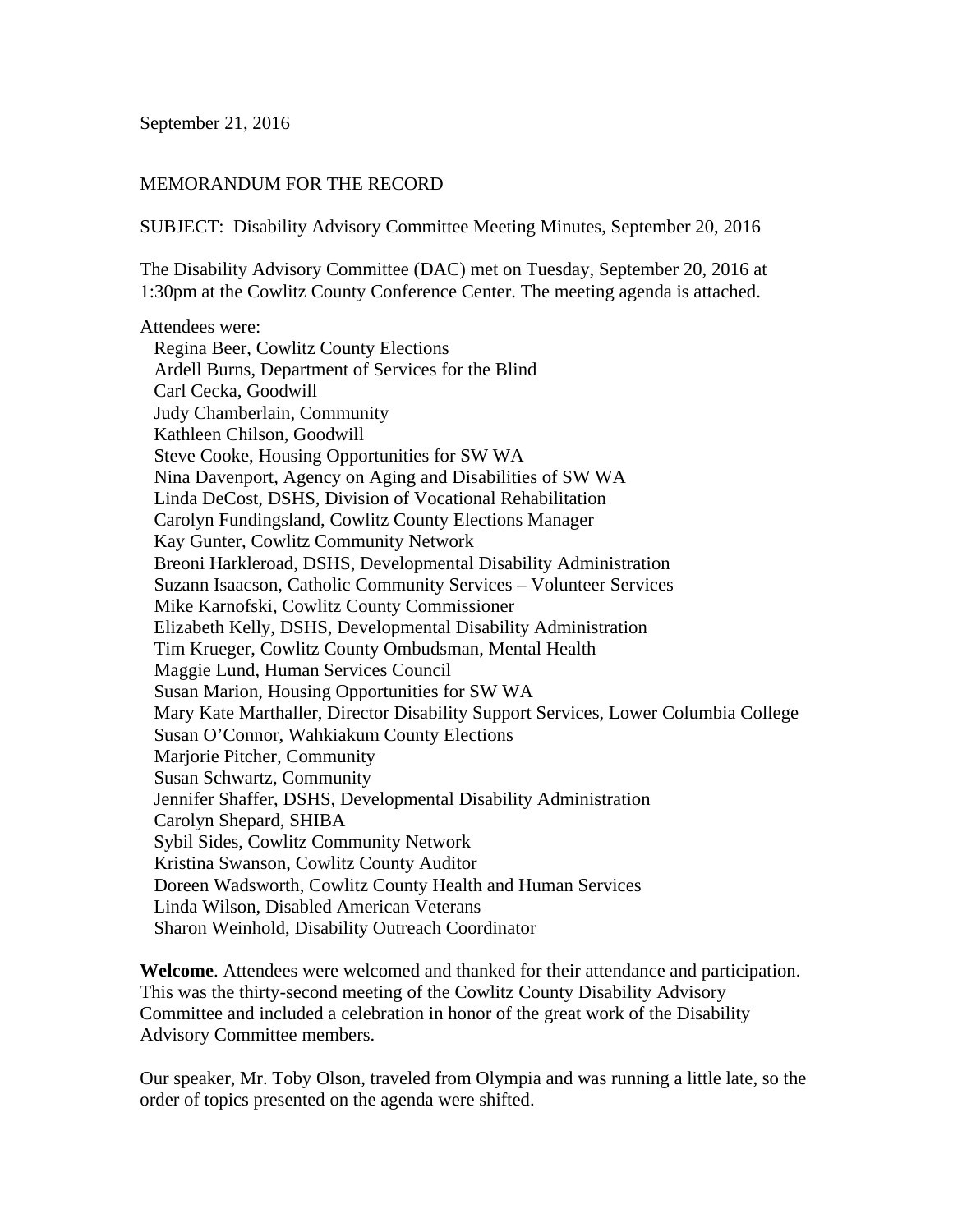### **Election Updates:**

Carolyn gave an update on the Primary, General Election and MyVote.

- Primary Turnout. A total of 4,102,624 voters turned out for the WA State Primary, a 34% turnout. Cowlitz County's turnout was 32%, slightly less than the state average but a consistent trend for Cowlitz County.
- General Election Information.

Cowlitz County has hit a record high of 61,500 registered voters. This is a gain of 2,200 from this time last year. This number is expected to continue to increase as the General Election approaches. We anticipate the General Election turnout will be 83% or higher, exceeding our 82% turnout in the 2008 General/Presidential Election.

The 2016 General Election ballot contains a record 44 races and measures: 6 Initiatives; 2 Advisory Votes; 1 Proposed Amendment to the Constitution; 26 races, including the President of the US; and 9 local propositions.

• MyVote Upgrades.

The WA Secretary of State's Office has made many enhancements to MyVote in the last year to ensure the pages are optimized for broad readability and usability for everyone to see, understand, and navigate the website efficiently.

*New features include*: Mobile friendly Online ballot marking option Consistent, uniform appearance that is easily viewed by those with visual impairments Sufficient color contrasts to be viewable by those with color deficits MyVote now works with all common screen readers.

# **Recognition of Disability Advisory Committee**.

Kris Swanson thanked and recognized the Disability Advisory Committee members for their dedication, recommendations and hard work over the last 11 years to make sure voting is accessible to all voters, including those with disabilities. The award given by the Washington Secretary of State in June 2016 to the Cowlitz County Auditor and Cowlitz County Elections staff. Kris reflected that the Disability Advisory Committee members were key participants and thanked the members for their wonderful support and work. The Secretary of State's award to Cowlitz County reads:

*In appreciation for your outstanding efforts to promote accessible voting for people with disabilities, we recognize you for your dedication to increase opportunities for all voters to vote privately and independently. Presented by Kim Wyman, Secretary of State, June 2016* 

**Introductions**. To give our speaker an idea of who was in the audience, attendees were asked to state their name and organization or group they are affiliated with.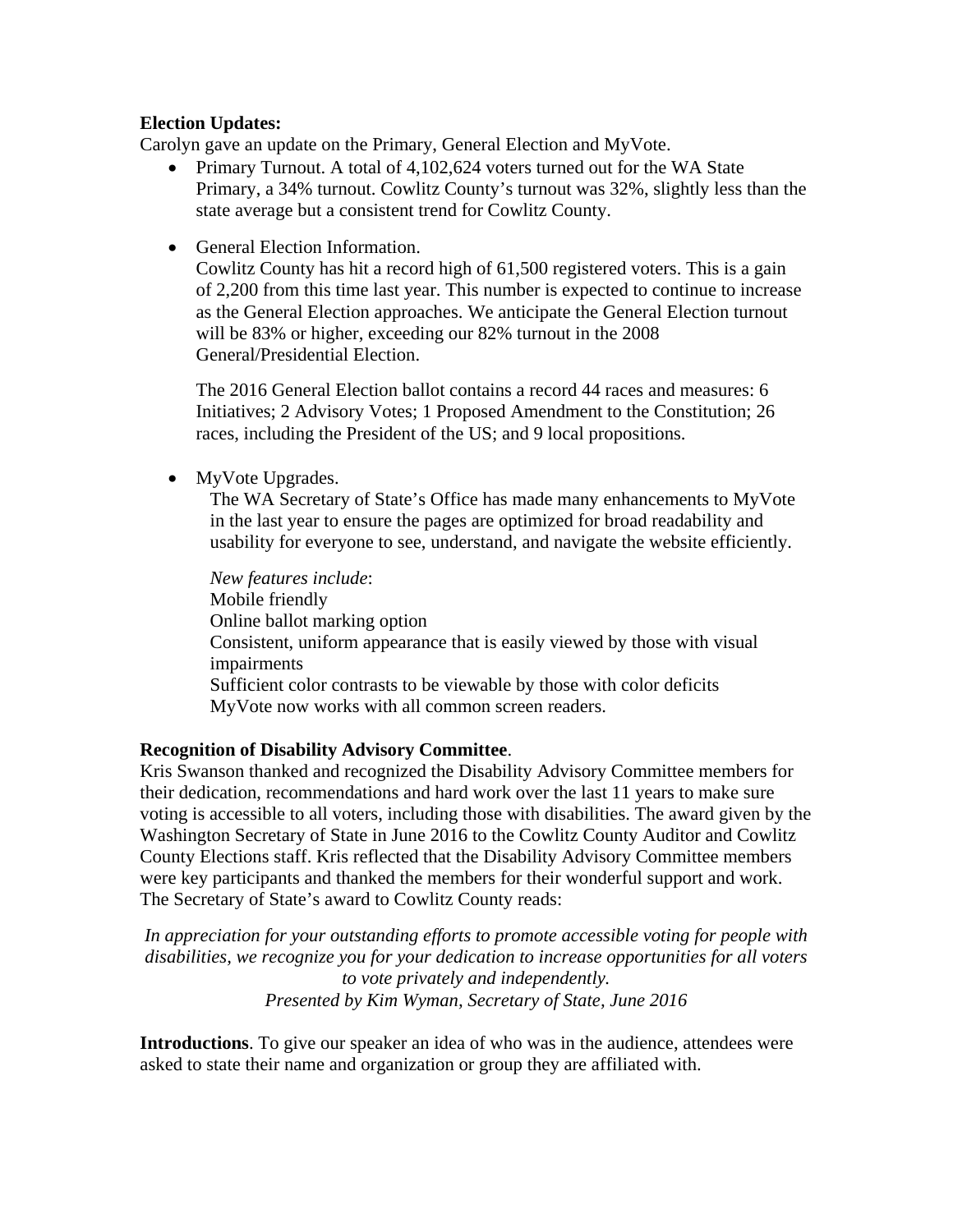### **Presentation**.

Mr. Toby Olson, Executive Secretary of the Governor's Committee on Disability Issues and Employment, provided information about an Accessible Communities Advisory Committee (ACAC). The Accessible Communities Act provides resources for counties to promote better disability awareness and access for people who have disabilities. The resources, generated from fines for unauthorized parking in a spot designated for people with disabilities, include:

- Reimbursement for travel, per diem, sign language interpreters and other accommodations
- A competitive grant program to fund local projects to improve awareness, acceptance, inclusion and access for people with disabilities
- Technical assistance and training
- A website to share best practices and other information
- A searchable database of access features of local businesses and other public accommodations

To gain those resources, a county must establish an ACAC and send a letter of assurance to the Governor's Committee on Disability Issues and Employment stating it has established the ACAC. The letter of assurance is good for 2 years and then has to be renewed. There are several ways for a county to establish an ACAC. One way is to transition their Disability Advisory Committee to an ACAC.

In reviewing the resources, questions were asked about the projects. Mr. Olson said the projects can be anything related to improving access, awareness, acceptance and integration for people with disabilities. Community members and those who serve persons with disabilities are in the best position to determine the best projects for their community. He said projects are currently underway in Spokane, Pierce, Jefferson and Wahkiakum Counties. Other counties have expressed interest and are developing projects. One approved project is access mapping of restaurants and other public places, with a goal of creating a database with disability access information. Another project involves upgrading an old schoolhouse that is used for meetings and events to make it accessible. There are other smaller projects in process. Matching of funds is not required. The average grant amount is \$50,000, but there is no limit. Mr. Olson said it took four years to get the funding. About \$100,000 - \$120,000 is generated each year statewide. The goal of the Governor's Committee is to spend the dollars well and to be able to tell the story of how the funds were used to benefit people with disabilities.

Steve said our DAC membership is growing and DAC members are already working to expand accessibility for other than voting. He suggested our DAC is in the right place to transition to an ACAC. Other members expressed agreement. Carolyn asked if anyone objected, and no one indicated any objection. Members agreed that we should prepare an assurance letter for our County Commissioners to sign. Carolyn said an invitation would be extended to all to attend the Board of County Commissioners meeting when the letter is presented and signed.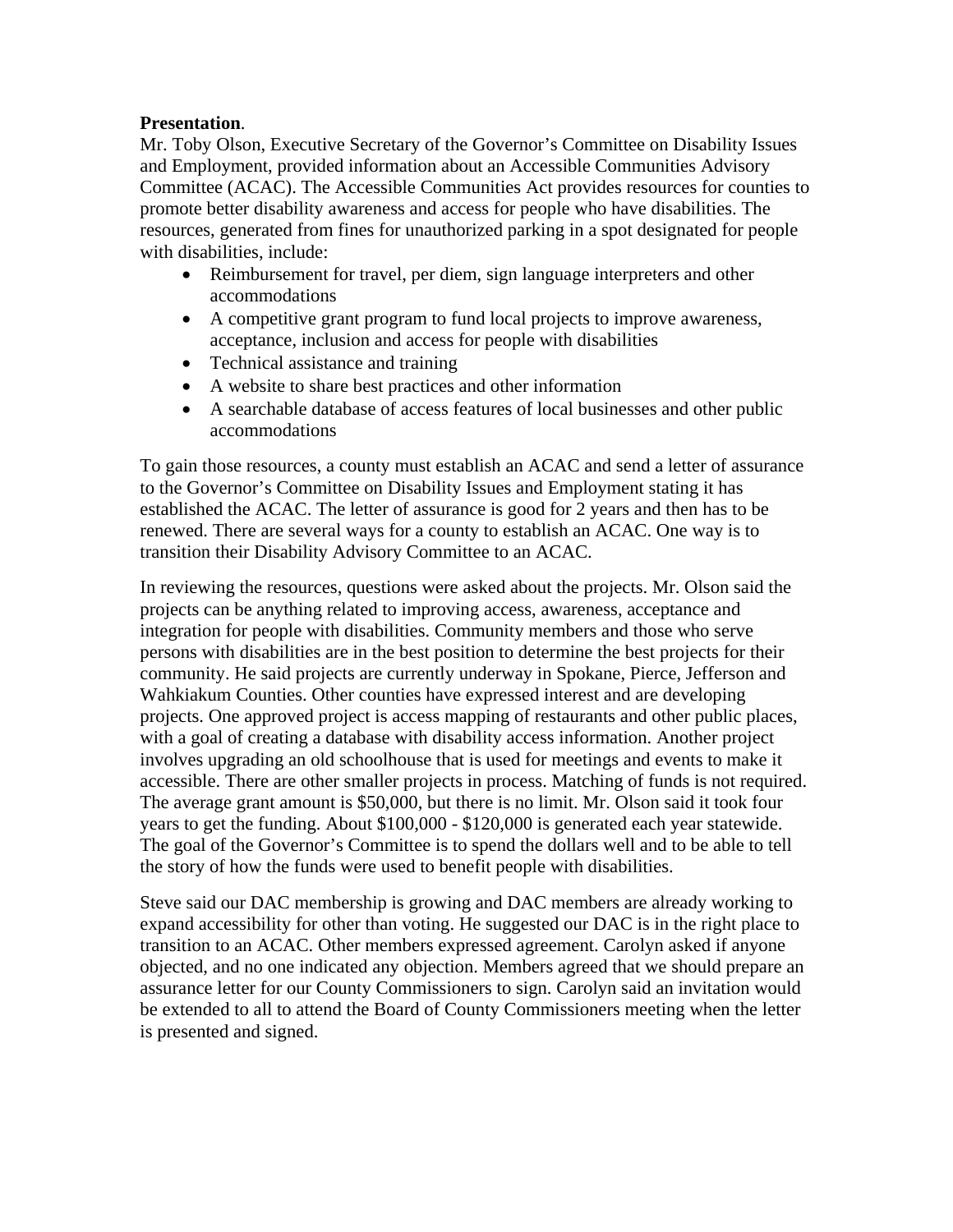### **Bernie Altman**.

Meeting participants took a moment to remember Bernie Altman, who passed away on September 8 at the age of 92. Bernie was an amazing advocate for mental health and seniors in our community. He also was a longtime member of our Disability Advisory Committee. He first participated in the DAC meetings in May 2009 and was a regular participant in the meetings. We are very sorry about his passing and recognize him for his strong support for our committee and the wonderful work he did in our community.

## **Opportunities and Happenings**.

- Mary Kate invited all to a presentation on Depression at Lower Columbia College on October 5, at noon.
- Marjorie said the Kelso Senior Center was having a Rummage Sale on October 1 and a speaker on Estate Planning on October 29.
- Linda Wilson said the Quarterly Veterans Briefing will be on September 28.

The meeting adjourned at 2:37pm.

Sharon Weinhold Cowlitz County Elections